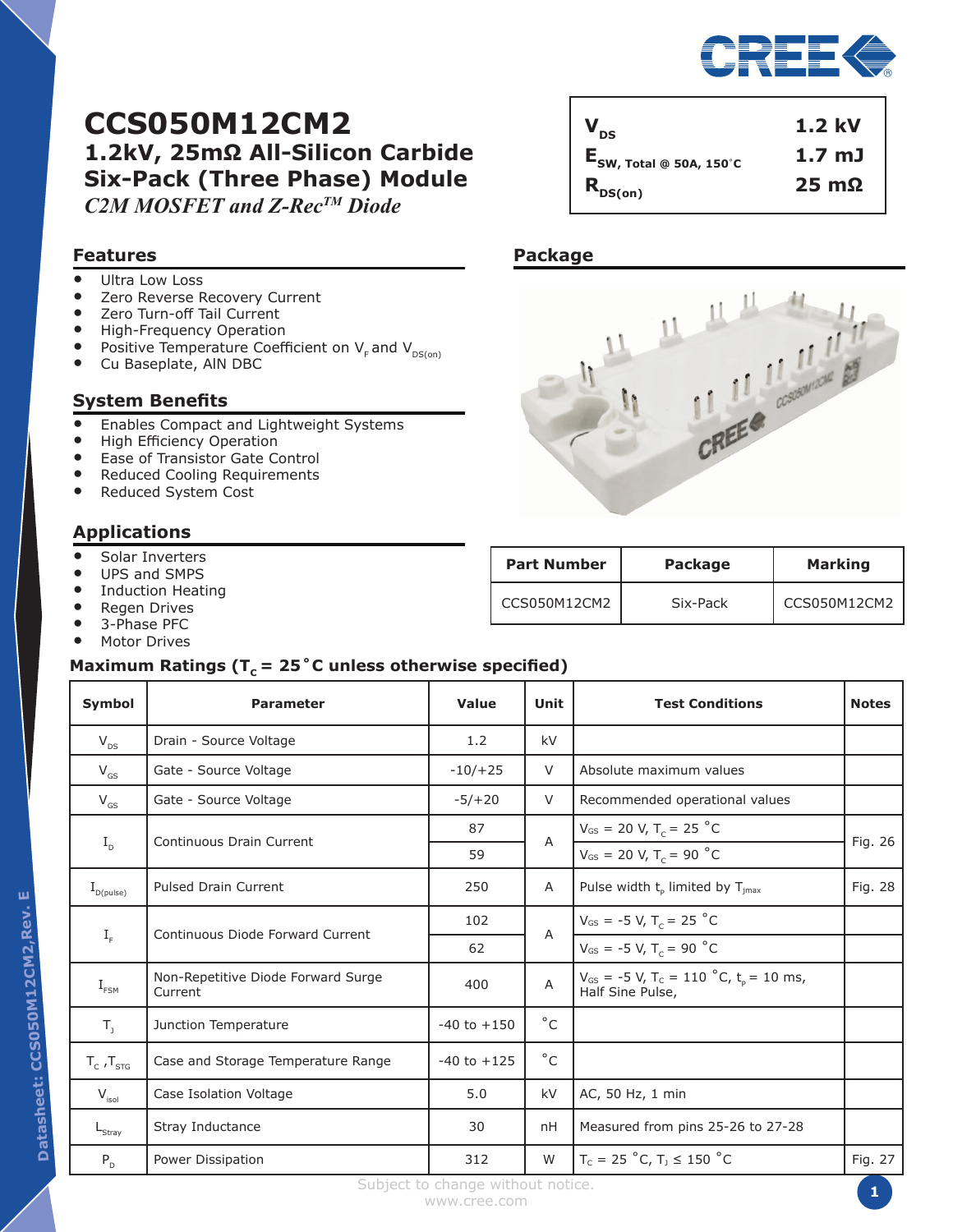

# Electrical Characteristics ( $T_c = 25$ °C unless otherwise specified)

| Symbol           | <b>Parameter</b>                 | Min. | Typ.           | Max. | <b>Unit</b>    | <b>Test Conditions</b>                                                        | <b>Note</b>        |
|------------------|----------------------------------|------|----------------|------|----------------|-------------------------------------------------------------------------------|--------------------|
| $V_{(BR)DSS}$    | Drain - Source Breakdown Voltage | 1.2  |                |      | kV             | $V_{\text{GS}}$ = 0 V, I <sub>D</sub> = 250 µA                                |                    |
|                  | Gate Threshold Voltage           |      | 2.3            |      | $\vee$         | $V_{D} = V_{G'} I_{D} = 2.5$ mA                                               |                    |
| $V_{GS(th)}$     |                                  |      | 1.6            |      |                | $V_{DS}$ = 10 V, I <sub>D</sub> = 2.5 mA, T <sub>J</sub> = 150 °C             |                    |
| $I_{DSS}$        | Zero Gate Voltage Drain Current  |      | $\overline{2}$ | 250  | uA             | $V_{DS} = 1.2$ kV, $V_{GS} = 0V$                                              |                    |
| $I_{GSS}$        | Gate-Source Leakage Current      |      |                | 100  | nA             | $V_{GS}$ = 25 V, $V_{DS}$ = 0V                                                |                    |
|                  | On State Resistance              |      | 25             | 36   | $m\Omega$      | $V_{GS}$ = 20 V, I <sub>DS</sub> = 50 A                                       | Figs.              |
| $R_{DS(on)}$     |                                  |      | 43             | 63   |                | $V_{GS}$ = 20 V, I <sub>DS</sub> = 50 A, T <sub>J</sub> = 150 °C              | $4 - 7$            |
|                  | Transconductance                 |      | 22             |      | S              | $V_{DS}$ = 20 V, $I_{DS}$ = 50 A                                              |                    |
| $g_{fs}$         |                                  |      | 21             |      |                | $V_{DS}$ = 20 V, I <sub>D</sub> = 50 A, T <sub>J</sub> = 150 °C               | Fig. 8             |
| $C_{iss}$        | <b>Input Capacitance</b>         |      | 2.810          |      |                |                                                                               |                    |
| C <sub>oss</sub> | <b>Output Capacitance</b>        |      | 0.393          |      | nF             | $V_{DS} = 800 V, V_{GS} = 0 V$<br>$f = 1 MHz, V_{AC} = 25 mV$                 | Figs.<br>16,17     |
| C <sub>rss</sub> | Reverse Transfer Capacitance     |      | 0.014          |      |                |                                                                               |                    |
| $E_{on}$         | Turn-On Switching Energy         |      | 1.1            |      | m <sub>J</sub> | $V_{DD} = 600 V, V_{GS} = +20V/-5V$<br>$I_D = 50$ A, $R_G = 20$ $\Omega$      | Fig. 18            |
| $E_{\text{Off}}$ | Turn-Off Switching Energy        |      | 0.6            |      | mJ             | Load = 200 $\mu$ H T <sub>J</sub> = 150 °C<br>Note: IEC 60747-8-4 Definitions |                    |
| $R_{G (int)}$    | Internal Gate Resistance         |      | 1.5            |      | Ω              | $f = 1$ MHz, $V_{AC} = 25$ mV                                                 |                    |
| $Q_{GS}$         | Gate-Source Charge               |      | 32             |      |                |                                                                               |                    |
| Q <sub>GD</sub>  | Gate-Drain Charge                |      | 30             |      | nC             | $V_{DD}$ = 800 V, I <sub>D</sub> = 50 A                                       | Fig. 15            |
| Q <sub>G</sub>   | <b>Total Gate Charge</b>         |      | 180            |      |                |                                                                               |                    |
| $t_{d(on)}$      | Turn-on delay time               |      | 21             |      | ns             | $V_{DD} = 800V, R_{LOAD} = 8 Ω$                                               |                    |
| $t_{r}$          | Rise time                        |      | 30             |      | ns             | $V_{GS}$ = +20/-2V, R <sub>G</sub> = 3.8 $\Omega$                             | Figs.<br>$20 - 25$ |
| $t_{d(off)}$     | Turn-off delay time              |      | 50             |      | ns             | $T_1 = 25 °C$                                                                 |                    |
| $t_f$            | Fall time                        |      | 19             |      | ns             | Note: IEC 60747-8-4 Definitions                                               |                    |
|                  |                                  |      | 1.5            | 1.8  | $\vee$         | $I_F = 50 A, V_{GS} = 0$                                                      | Figs.<br>$10 - 11$ |
| $V_{SD}$         | Diode Forward Voltage            |      | 2.0            | 2.3  |                | $I_F = 50 A, T_1 = 150 °C$                                                    |                    |
| $Q_{C}$          | <b>Total Capacitive Charge</b>   |      | 0.28           |      | цC             |                                                                               |                    |

## **Thermal Characteristics**

| <b>Symbol</b>                   | <b>Parameter</b>                              | Min. | Typ. | Max. | <b>Unit</b>    | <b>Test Conditions</b>        | <b>Note</b> |
|---------------------------------|-----------------------------------------------|------|------|------|----------------|-------------------------------|-------------|
| <b>L</b> thJCM                  | Thermal Resistance Juction-to-Case for MOSFET |      | 0.37 | 0.40 |                | $T_c = 90 °C$ , $P_D = 150 W$ |             |
| D<br><b>N</b> <sub>th</sub> jCD | Thermal Resistance Juction-to-Case for Diode  |      | 0.42 | 0.43 | $^{\circ}$ C/W | $T_c = 90 °C$ , $P_D = 130 W$ |             |

## **NTC Characteristics**

| Symbol      | <b>Condition</b>                                              | Typ. | Max. | Unit          |
|-------------|---------------------------------------------------------------|------|------|---------------|
| $R_{25}$    | $T_c = 25 °C$                                                 |      |      | $k\Omega$     |
|             | Delta R/R   T <sub>c</sub> = 100 °C, R <sub>100</sub> = 481 Ω |      | ±5   | $\frac{0}{0}$ |
| $P_{25}$    | $T_c = 25 °C$                                                 |      |      | mW            |
| $B_{25/50}$ | $R_2 = R_{25} \exp[B_{25/50}(1/T_2 - 1/(298.15K))]$           | 3380 |      |               |

## **Additional Module Data**

| Symbol | Condition       | Max | Unit            | <b>Test Condition</b> |
|--------|-----------------|-----|-----------------|-----------------------|
| W      | Weight          | 180 | $\sqrt{2}$<br>ч |                       |
| M      | Mounting Torque | ب   | Nm              | To heatsink           |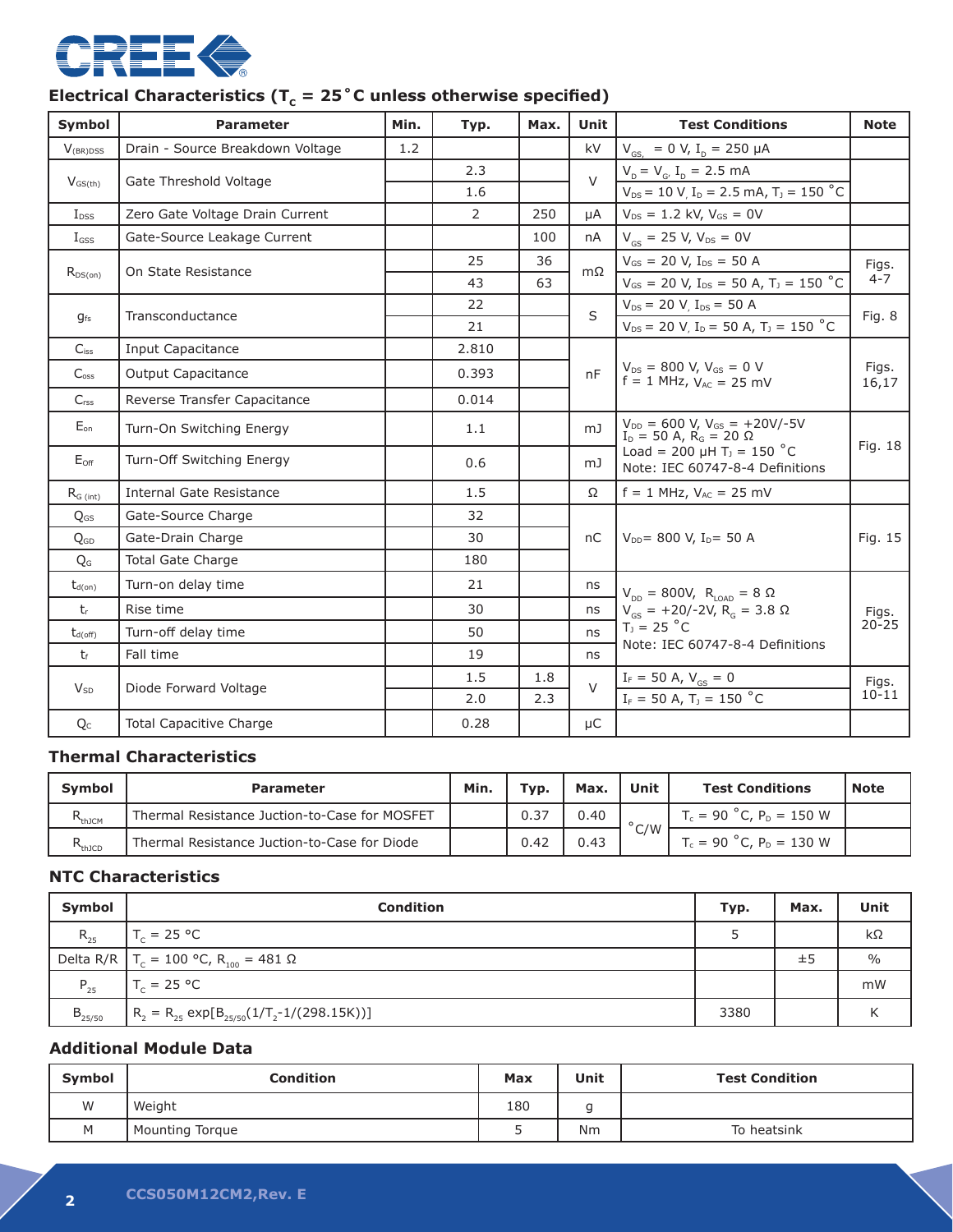

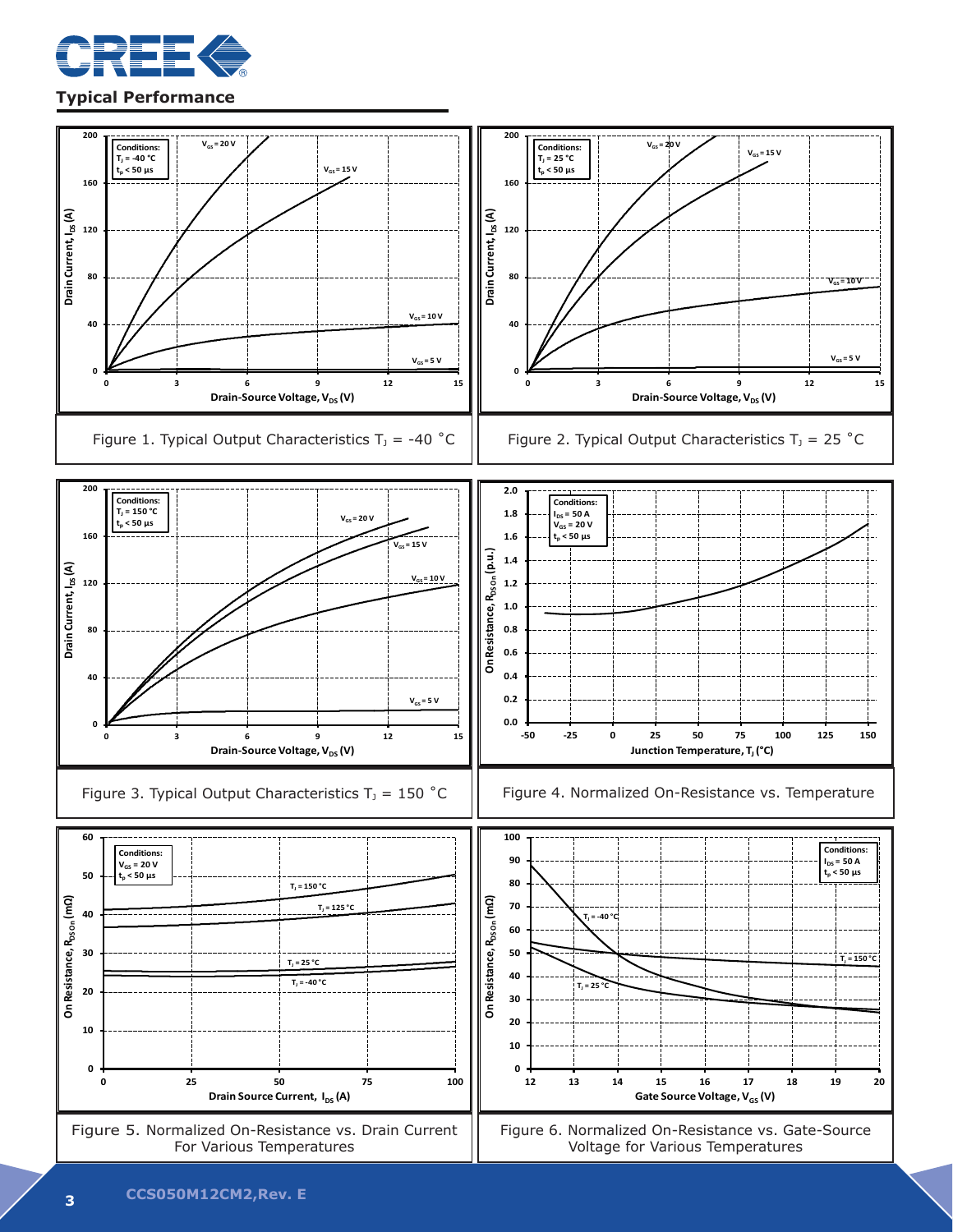

#### **Typical Performance**

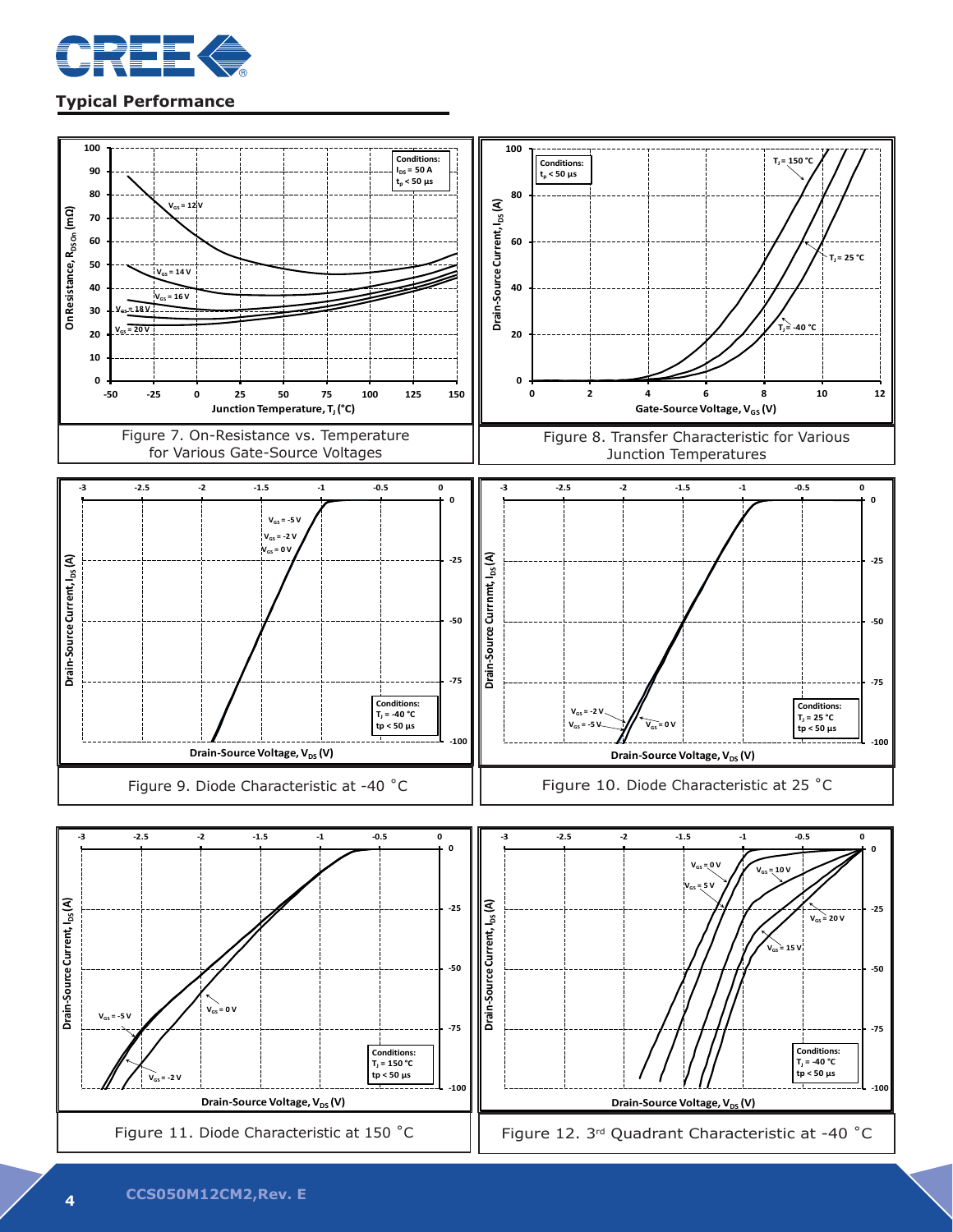

## **Typical Performance**

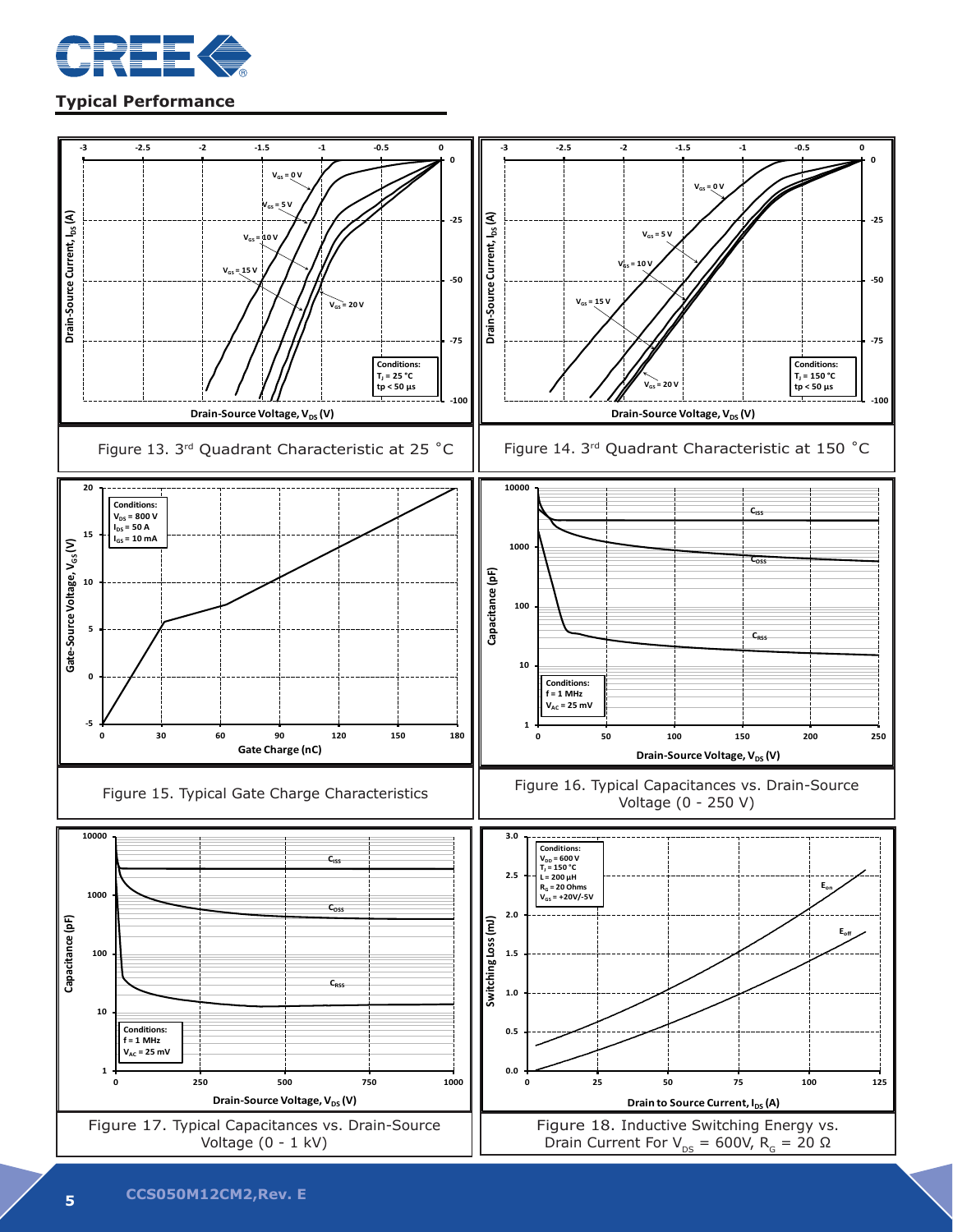

## **Typical Performance**

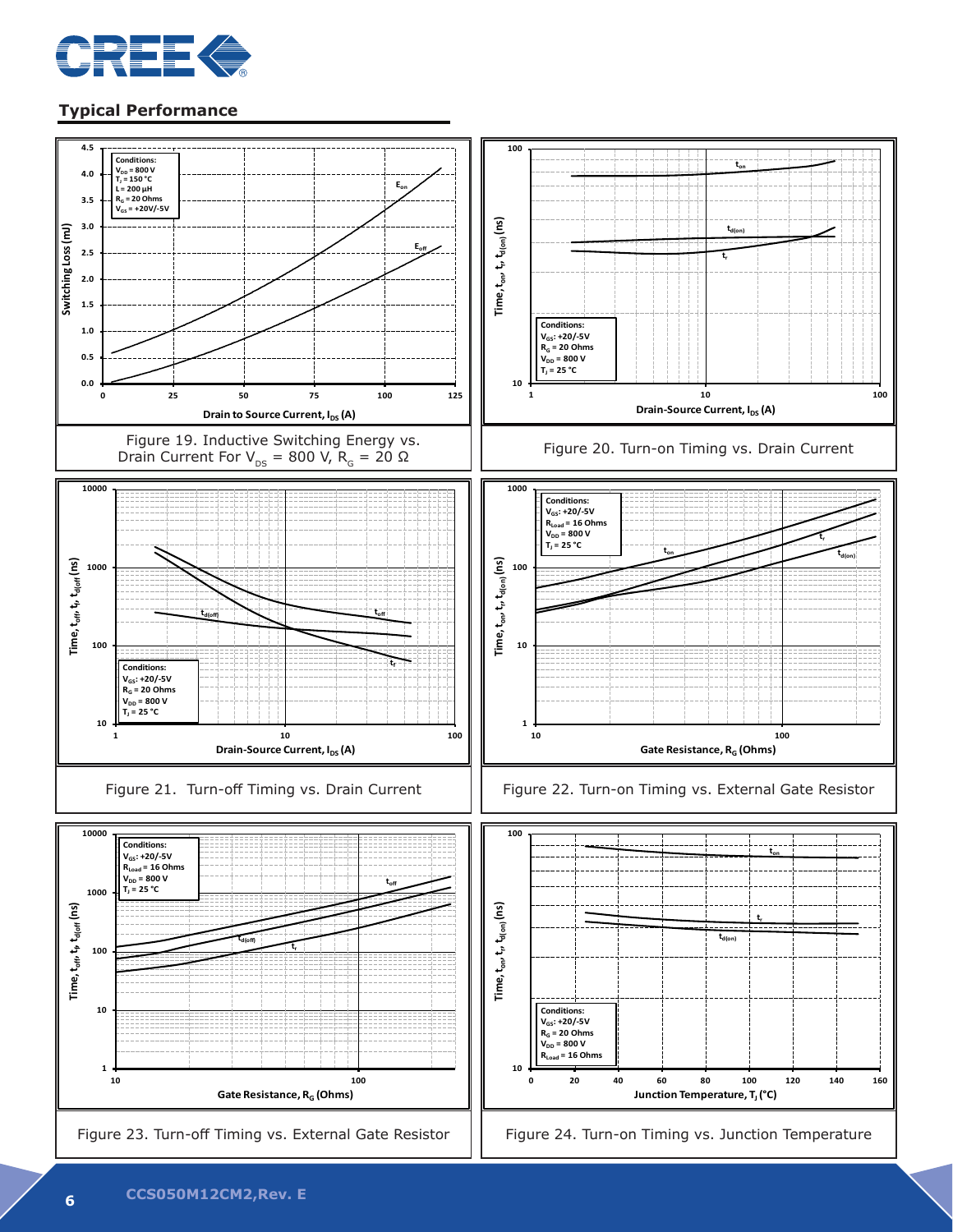

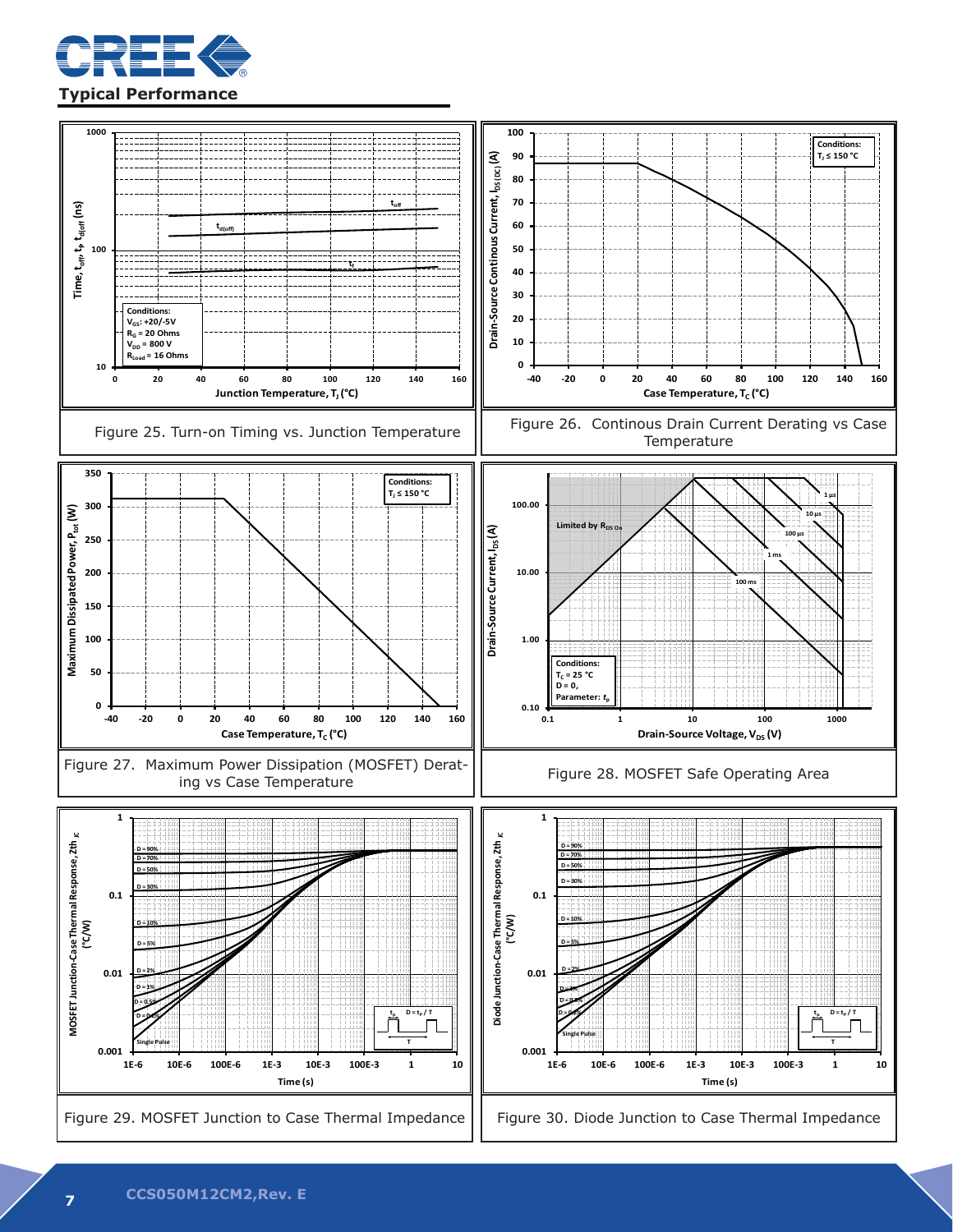



## **Creepage and Clearance Data**

| <b>Distance</b>                                            | Creepage          | <b>Clearance</b>  |
|------------------------------------------------------------|-------------------|-------------------|
| Minimum Distance Between Two High Voltage Pins             | $11.9$ mm         | $6.5$ mm          |
| Distance Between High Voltage Pin and Isolated Baseplate   | $15.6 \text{ mm}$ | $15.6 \text{ mm}$ |
| Distance Between High Voltage Pin and Mounting Bolt's Head | $19.1$ mm         | 8.6 mm            |
| Distance Between High Voltage Pin and Isolated NTC Pin     | $16.7$ mm         | $11.8$ mm         |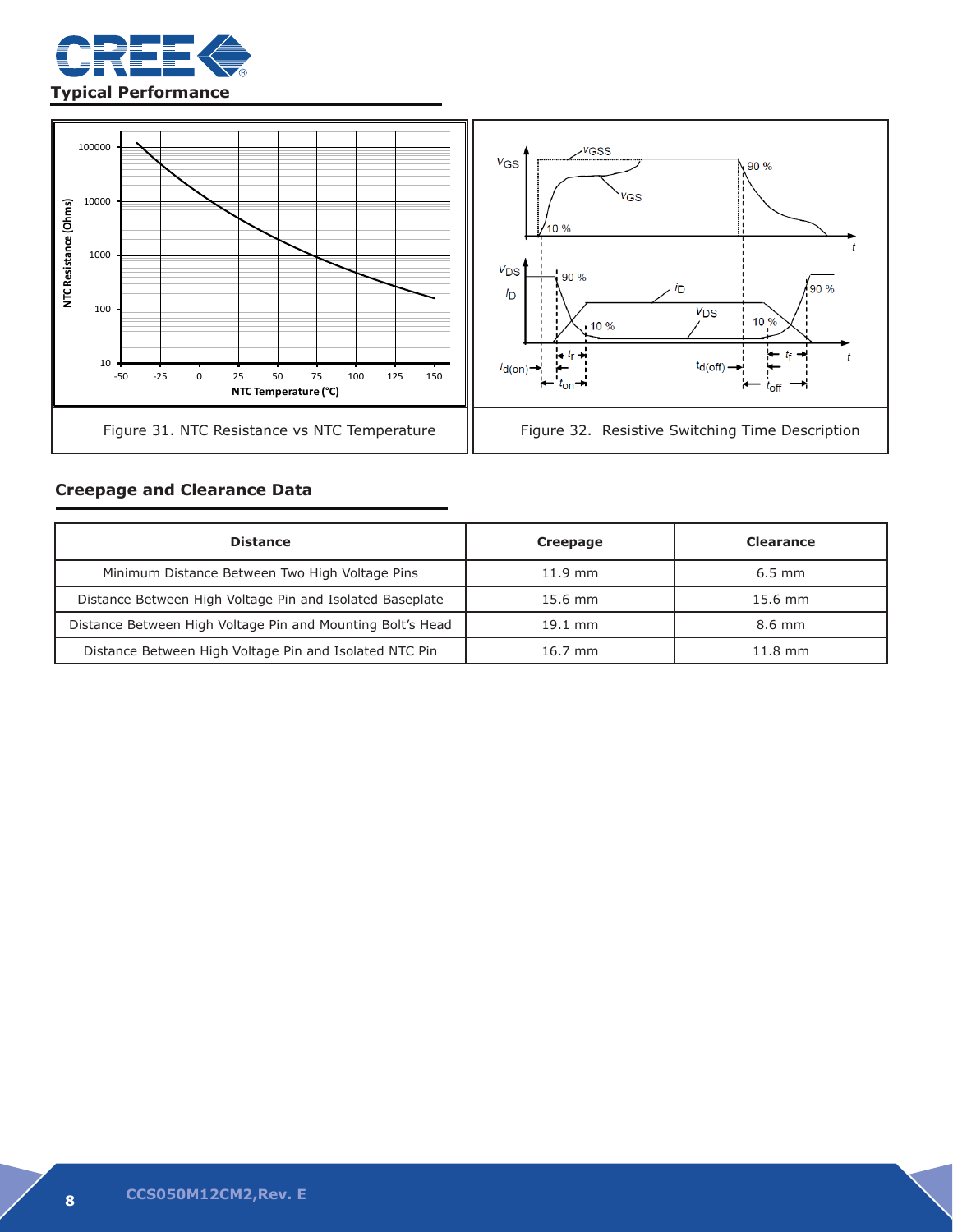

## **Package Dimensions (mm)**



This product has not been designed or tested for use in, and is not intended for use in, applications implanted into the human body<br>nor in applications in which failure of the product could lead to death, personal injury o equipment, aircraft navigation or communication or control systems, air traffic control systems, or weapons systems.

Cree, Inc. 4600 Silicon Drive Durham, NC 27703 USA Tel: +1.919.313.5300 Fax: +1.919.313.5451 www.cree.com/power

Copyright © 2018 Cree, Inc. All rights reserved. The information in this document is subject to change without notice. Cree and the Cree logo are registered trademarks and Z-Rec is a trademark of Cree, Inc.

**<sup>9</sup> CCS050M12CM2,Rev. E**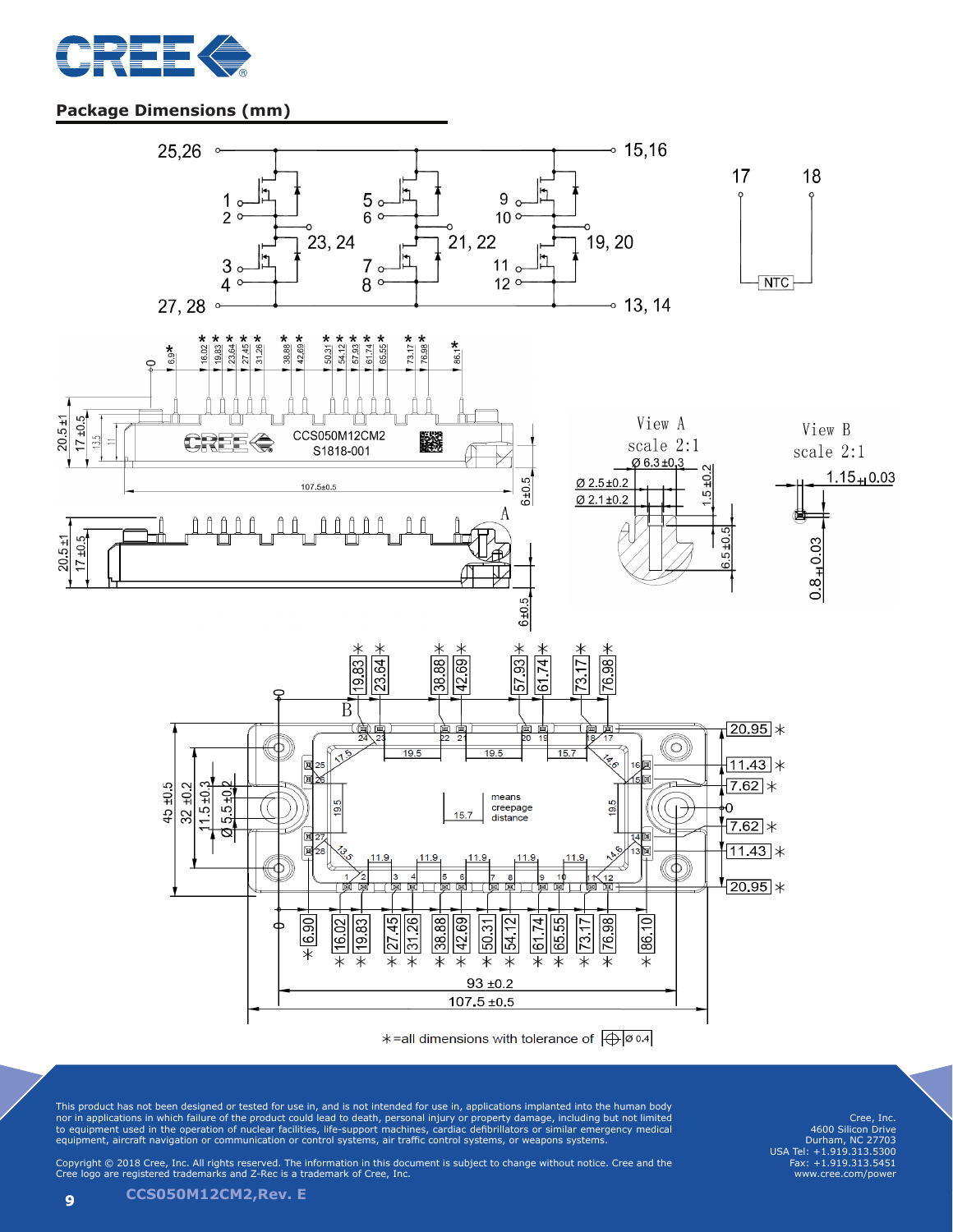

#### **Recommendations for PCB mounting stand-offs**

In order to mount the PCB onto the module, it is recommended to use four PCB mounting stand-offs by using self-tapping screws. Following is the recommended self-tapping screw with its torque requirements:

> Ejot DELTA PT WN 5451 K25x8 : M<sub>max</sub> = 0.4Nm ± 10%

Installation of self-tapping screws can be done both by hand or by using an electric screw driver. For an electric screw driver the recommended maximum speed is 300 RPM.

(Note: Do not use pneumatic screw driver to install self-tapping screws).

The recommended effective length of screw threads entering the PCB mounting stand-offs should be in between 4mm to 6.5mm range.

(Note: Self-tapping screws must be inserted straight into the PCB mounting stand-offs)



PCB mounting stand-offs (Marked Red)

This product has not been designed or tested for use in, and is not intended for use in, applications implanted into the human body<br>nor in applications in which failure of the product could lead to death, personal injury o equipment, aircraft navigation or communication or control systems, air traffic control systems, or weapons systems.

Cree, Inc. 4600 Silicon Drive Durham, NC 27703 USA Tel: +1.919.313.5300 Fax: +1.919.313.5451 www.cree.com/powe

Copyright © 2018 Cree, Inc. All rights reserved. The information in this document is subject to change without notice. Cree and the Cree logo are registered trademarks and Z-Rec is a trademark of Cree, Inc.